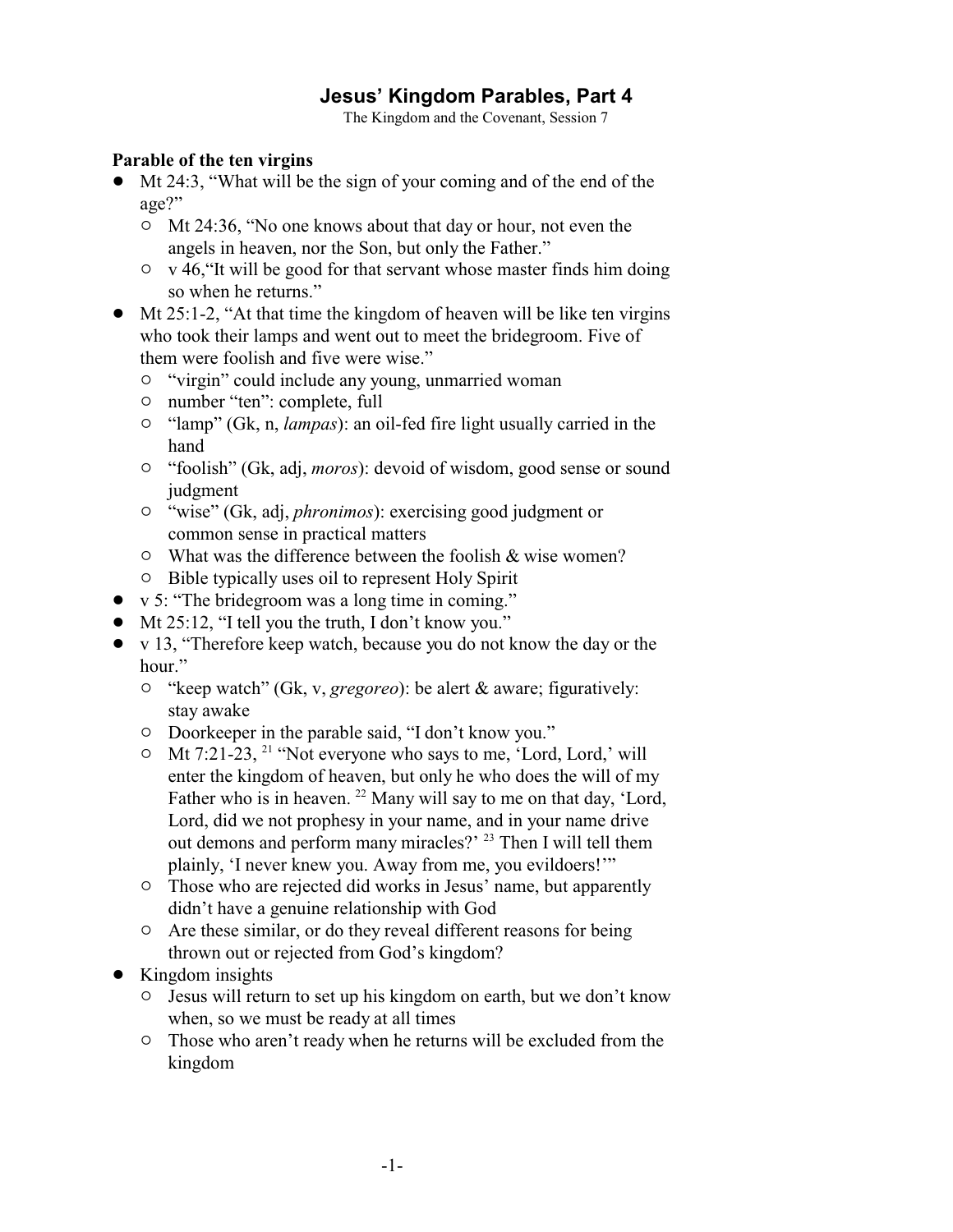### **Parable of the talents**

- $\bullet$  Mt 25:14-15, <sup>14</sup> "Again, it will be like a man going on a journey, who called his servants and entrusted his property to them. <sup>15</sup> To one he gave five talents of money, to another two talents, and to another one talent, each according to his ability. Then he went on his journey."
	- $\circ$  What "it" does he mean?
	- $\circ$  How did the master decide how much to entrust to each servant?
- ! Mt 25:19, "After a long time the master of those servants returned and settled accounts with them."
	- $\circ$  What did the servant who received five talents do and how much did he return to his master?
	- $\circ$  What did the servant with two talents do and what did he return to his master?
	- $\circ$  v 21, "Well done, good and faithful servant! You have been faithful with a few things; I will put you in charge of many things. Come and share your master's happiness!"
	- $\circ$  "I will put you in charge": appoint, assign a duty or responsibility
	- $\circ$  "many things" = "a lot"; a great, unspecified amount or extent
	- $\circ$  "Come and share your master's happiness!"
	- $\circ$  What did the servant with the one talent do and what was his master's response?
	- $\circ$  v 26, "wicked, lazy servant!"
	- $\circ$  v 30, "... throw that worthless servant outside, into the darkness, where there will be weeping and gnashing of teeth."
- Kingdom insights
	- $\circ$  God expects increase, doesn't simply maintain his kingdom status or condition
	- $\circ$  Those who serve faithfully (increase what's entrusted to them) will be rewarded
	- $\circ$  Those who don't increase what's entrusted to them will be ejected from the kingdom

### **Parable of the minas**

- $\bullet$  Lk 19:11-27
- $\bullet$  v 11, "While they were listening to this, he went on to tell them a parable, because he was near Jerusalem and the people thought that the kingdom of God was going to appear at once."
- vv 12-13, <sup>12</sup> "A man of noble birth went to a distant country to have himself appointed king and then to return. <sup>13</sup> So he called ten of his servants and gave them ten minas. 'Put this money to work,' he said, 'until I come back.""
- 1<sup>st</sup> servant: "Sir, your mina has earned ten more."
- v 17, "Well done, my good servant! Because you have been trustworthy in a very small matter, take charge of ten cities."
- $\bullet$  2<sup>nd</sup> servant: "Sir, your mina has earned five more."
- $\bullet$  v 19, "You take charge of five cities."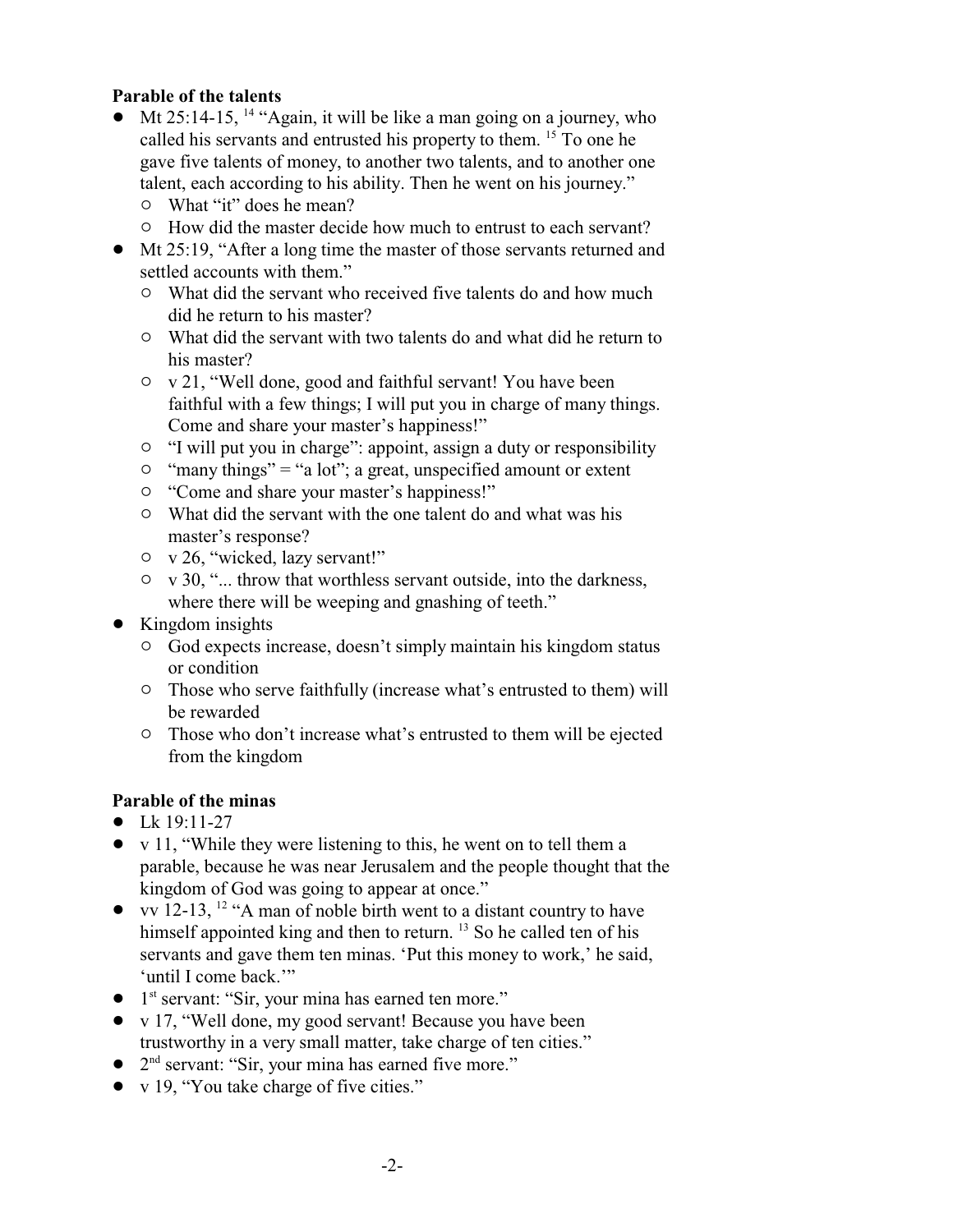$\bullet$  vv 24-26

<sup>24</sup> "Then he said to those standing by, 'Take his mina away from him and give it to the one who has ten minas.'

<sup>25</sup> " 'Sir,' they said, 'he already has ten!'

<sup>26</sup> "He replied, 'I tell you that to everyone who has, more will be given, but as for the one who has nothing, even what he has will be taken away.

- $\circ$  v 24, "the one who has ten minas"
- $\circ$  v 26, to everyone who has, more will be given
- Interpretation
	- $\circ$  Who does the man of noble birth represent in this parable?
	- $\circ$  In what way did he become king in a foreign country?
	- $\circ$  Who do the servants represent?
	- $\circ$  What do the minas represent?
	- $\circ$  v 17, "take charge" literally means "have authority"
	- $\circ$  How is the servants receiving authority over cities relevant to us?
	- $\circ$  How is their receiving authority in proportion to their faithfulness relevant to us?
- $\bullet$  Kingdom insights
	- $\circ$  If we're faithful to him in life, we'll reign with Jesus in proportion to our faithfulness
	- $\circ$  If we're not faithful to him in life, we won't reign with Jesus but be stripped of whatever he entrusted to us

## **Parable of the workers in the vineyard**

- $\bullet$  Mt 20:1-16
- v 1-2, <sup>1</sup> "For the kingdom of heaven is like a landowner who went out early in the morning to hire men to work in his vineyard.<sup>2</sup> He agreed to pay them a denarius for the day and sent them into his vineyard."
- v 3-5(a), <sup>3</sup> "About the third hour he went out and saw others standing in the marketplace doing nothing. <sup>4</sup> He told them, 'You also go and work in my vineyard, and I will pay you whatever is right.<sup>5</sup> So they went."
- $\bullet$  At the end of the day, in what order did he pay the workers & how much?
- $\bullet$  Who was upset about this & why?
- $\bullet$  v 13-15

<sup>13</sup> "But he answered one of them, 'Friend, I am not being unfair to you. Didn't you agree to work for a denarius?<sup>14</sup> Take your pay and go. I want to give the man who was hired last the same as I gave you.

<sup>15</sup> Don't I have the right to do what I want with my own money? Or are you envious because I am generous?'"

- v 16, "So the last will be first, and the first will be last."
	- <sup>o</sup> "last" (Gk, adj, *eschatos*): last or lowest in an ordering or series; last, final, least important
	- <sup>o</sup> "first" (Gk, adj, *protos*): first or highest in an ordering or series; first, prominent, best